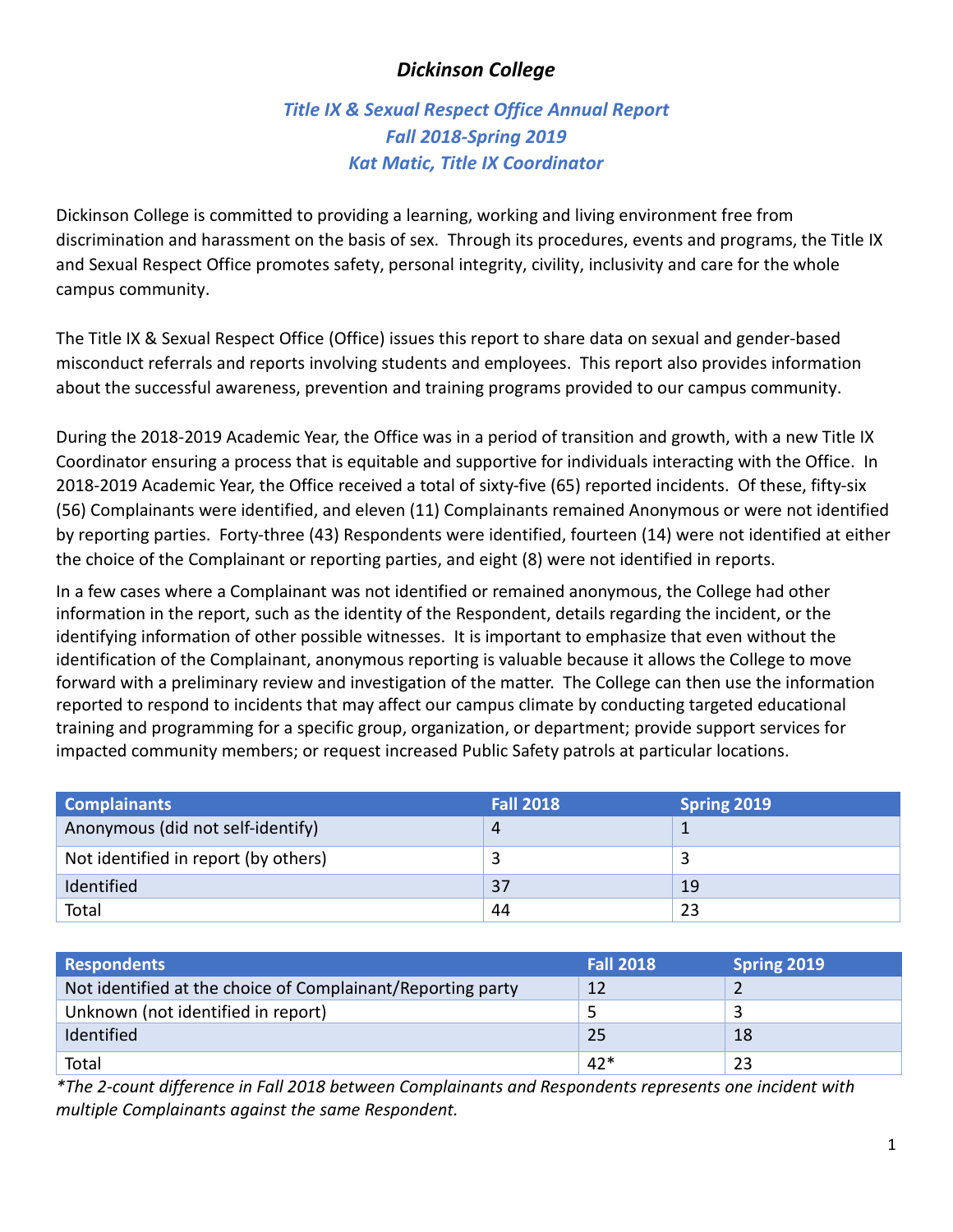*Note: Not all incidents that are reported to the Title IX & Sexual Respect Office are considered Clery Act Crimes and are thus, not reported in the College's Annual Security and Fire Safety Report. The Clery Act requires institutions to gather data only for reports specific to sexual assault, dating violence, domestic violence and stalking. The Title IX & Sexual Respect Office captures and responds to all types of sexual misconduct incidents, including Sexual Harassment, Gender-Based Discrimination, Sexual Exploitation, and Retaliation connected to a reported sexual misconduct matter. To view Dickinson College's Annual Security and Fire Safety Reports,* visit [https://www.dickinson.edu/homepage/251/safety.](https://www.dickinson.edu/homepage/251/safety)

### *Types of Allegations Reported*

The information below includes the types of allegations reported during the Fall 2018-Spring 2019 semesters. It is important to note that the types of allegations reported differs from the number of incidents. For example, one reported incident can include multiple allegations of different types of sexual or gender-based misconduct. For the sixty-five (65) reported incidents, we received a total of seventy-four (74) allegations.

| <b>Type</b>                 | <b>Fall 2018</b> | Spring 2019    |
|-----------------------------|------------------|----------------|
| Domestic/Dating Violence    | 4                | 7              |
| <b>Fondling</b>             | 8                | 0              |
| Gender-based discrimination | 1                | 0              |
| Retaliation                 | 3                | 0              |
| Sexual Assault              | 9                | 12             |
| Sexual Exploitation         | 1                | 0              |
| Sexual Harassment           | 17               | 8              |
| <b>Stalking</b>             | 1                | 2              |
| TIX Related (unspecified)   | 1                | $\overline{0}$ |
| <b>TOTAL</b>                | 45               | 29             |

## *Procedures Implemented for TIX Cases*

The information below includes the types of procedures implemented for reported incidents. All cases that are reported to the Office are reviewed by the Title IX Coordinator, and if there is information as to the identity of the Complainant, an email is sent to the individual that includes information about available services, accommodations, their rights and procedural options.

| <b>Procedure</b>            | <b>Fall 2018</b> | <b>Spring 2019</b> |
|-----------------------------|------------------|--------------------|
| <b>Currently in Review</b>  | O                |                    |
| Reviewed/No Further Action  | 31               | 12                 |
| <b>Voluntary Resolution</b> | 9                | 6                  |
| Formal Investigation        |                  |                    |
| Total                       | 42               | 23                 |

### *Outcomes for Title IX Investigations – Fall 2018 – Spring 2019*

Below, we provide information about formal investigations and outcomes. The Title IX and Sexual Respect Office is committed to transparency regarding the types of reports we receive and resolution of these matters while remaining committed to protecting the privacy of the individuals whose very real experiences are represented.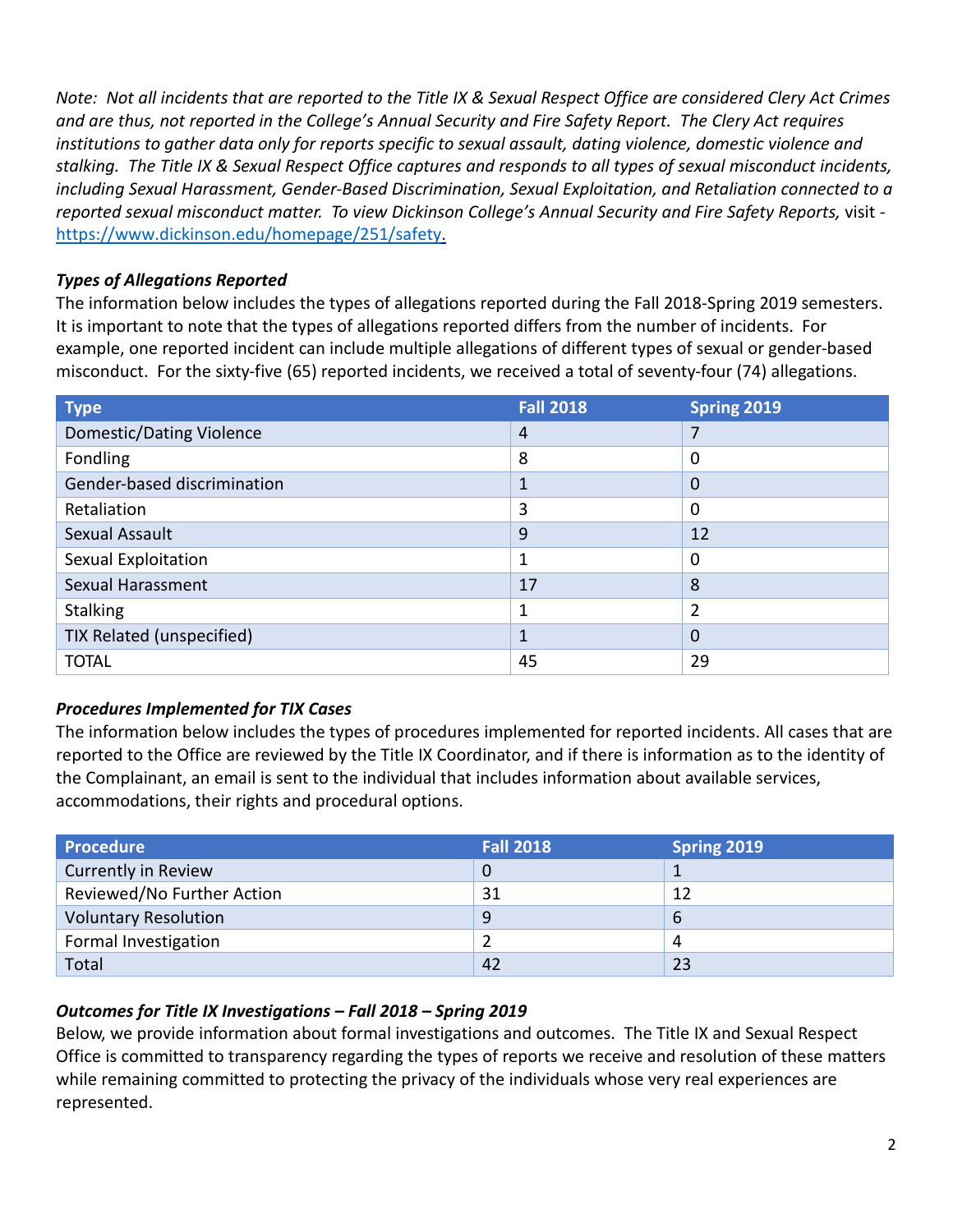| <b>Complainants</b> | <b>Respondents</b> | <b>Allegations</b>                  | <b>Outcome Examples</b> |
|---------------------|--------------------|-------------------------------------|-------------------------|
| Student             | Student            | <b>Sexual Assault</b><br>(Fondling) | Disciplinary Probation* |
| Student             | Employee           | Sexual Assault<br>(Fondling)        | Dismissal               |
| Student             | Employee           | Sexual Harassment                   | Dismissal               |
| Student             | Student            | Sexual Assault<br>(Attempted)       | Not Responsible         |

*\*This case was reported in Fall of 2017 and is reflected in this report to showcase the resolution of the matter, which occurred this Academic Year.* 

*Please note two other cases are not reflected in the data above, as one case of alleged sexual assault was placed in an inactive status. For this case, the Complainant initially requested a formal investigation, but then declined to participate in the investigation process. The Complainant was notified that they can request to reopen the case at any time in the future. Another case of dating violence/alleged sexual assault that is not yet reflected in the data above remains pending under the appeal process.* 

### *Awareness Events, Prevention Programs and Training for Professionals*

In the past academic year, the Office engaged in a plethora of programming, events, and trainings. The Office focused on providing awareness events, prevention programs and trainings for professional staff that integrated our compliance responsibility with excellence in best practices, cultural relevance and inclusivity. We received our second consecutive It's On Us PA Grant, bolstering our educational programs and trainings. This allowed us to bring a greater awareness to the topics of healthy sexuality, healthy masculinity and bystander intervention. We partnered closely with on-campus staff and off-campus partners, including but not limited to the Women's and Gender Resource Center, the Wellness Center, Human Resources, the Division of Student Life, the YWCA Carlisle Sexual Assault/Rape Crisis Services Center (YWCA) and Domestic Violence Services of Cumberland and Perry Counties (DVSCP). Through the It's On Us PA Grant, we have:

- Designed and developed high-quality curricula on the topics of healthy sexuality, healthy masculinity and bystander education through collaboration with two vital community partner agencies – the YWCA and DVSCP.
- Delivered "Real Talk" Extended Orientation program for all incoming, first-year students. This program was facilitated by Title IX Peer Educators and partners from YWCA and DVSCP. Through this program we reached 89% of incoming first-year students.
- Revised our website with the aim of reducing barriers to reporting. We ensured that our online reporting form was easily accessible and visible. We further revised our website to highlight how individuals may obtain immediate help in an emergency, connect with an Advocate, report to the College, Public Safety or law enforcement. Further, under our "Support and Resources" page we have included information regarding mandatory reporters and provide guidance for faculty if they wish to use language within their syllabi to reflect their role as a mandatory reporter.
- Trained our Athletics Department on bystander intervention utilizing the Step Up! nationally recognized and evidence-based program. Student leaders from each team obtained training through the Title IX and Sexual Respect Office, and those student leaders then trained their respective teams. The completion of the Step Up! program complies with the NCAA Board of Governors policy in which Coach's and student athletes are required to complete education each year in sexual violence prevention.